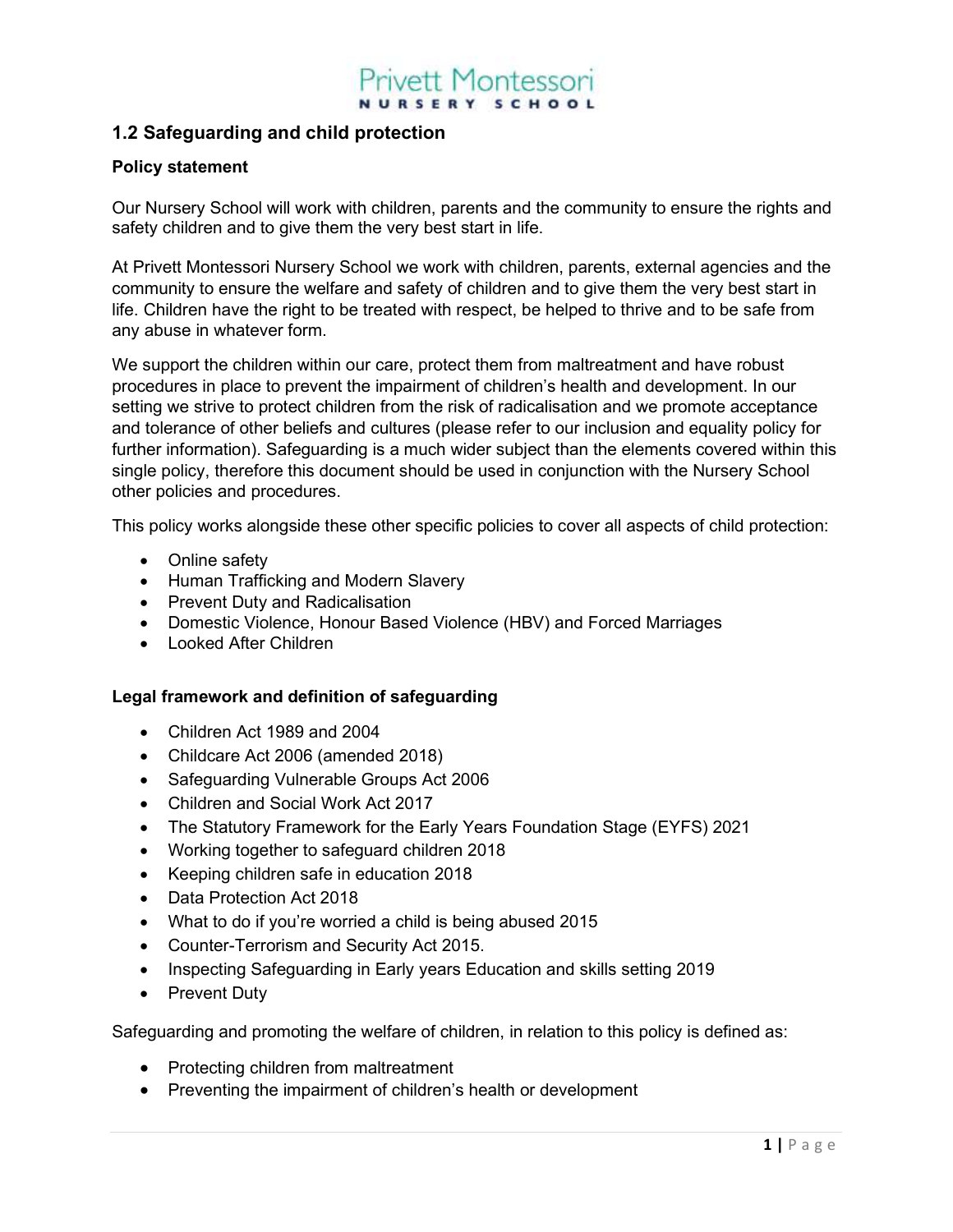- Ensuring that children are growing up in circumstances consistent with the provision of safe and effective care
- Taking action to enable all children to have the best outcomes.

(Definition taken from the HM Government document 'Working together to safeguard children 2018).

### Policy intention

To safeguard children and promote their welfare we will:

- Create an environment to encourage children to develop a positive self-image
- Provide positive role models and develop a safe culture where staff are confident to raise concerns about professional conduct
- Support staff to notice the softer signs of abuse and know what action to take
- Encourage children to develop a sense of independence and autonomy in a way that is appropriate to their age and stage of development
- Provide a safe and secure environment for all children
- Promote tolerance and acceptance of different beliefs, cultures and communities
- Help children to understand how they can influence and participate in decision-making and how to promote British values through play, discussion and role modelling
- Always listen to children
- Provide an environment where practitioners are confident to identify where children and families may need intervention and seek the help they need
- Share information with other agencies as appropriate.

Privett Montessori Nursery School staff is aware that abuse does occur in our society and we are vigilant in identifying signs of abuse and reporting concerns. Our practitioners have a duty to protect and promote the welfare of children. Staff working with children and families are often the first people to identify a concern, observe changes in a child's behaviour or receive information relating to indicators of abuse. They may well be the first people in whom children confide information that may suggest abuse or to spot changes in a child's behavior which may indicate abuse.

Our prime responsibility is the welfare and well-being of each child in our care. As such we believe we have a duty to the children, parents and staff to act quickly and responsibly in any instance that may come to our attention. This includes sharing information with any relevant agencies such as local authority services for children's social care, family support health professionals including health visitors or the police. All staff will work with other agencies in the best interest of the child, including as part of a multi-agency team, where needed.

Privett Montessori Nursery school aims to:

- Keep the child at the centre of all we do providing sensitive interactions that develops and build children's well-being, confidence and resilience. We will support children to develop an awareness of how to keep themselves safe, healthy and develop positive relationships.
- Ensure staff are trained right from induction to understand the child protection and safeguarding policy and procedures, are alert to identify possible signs of abuse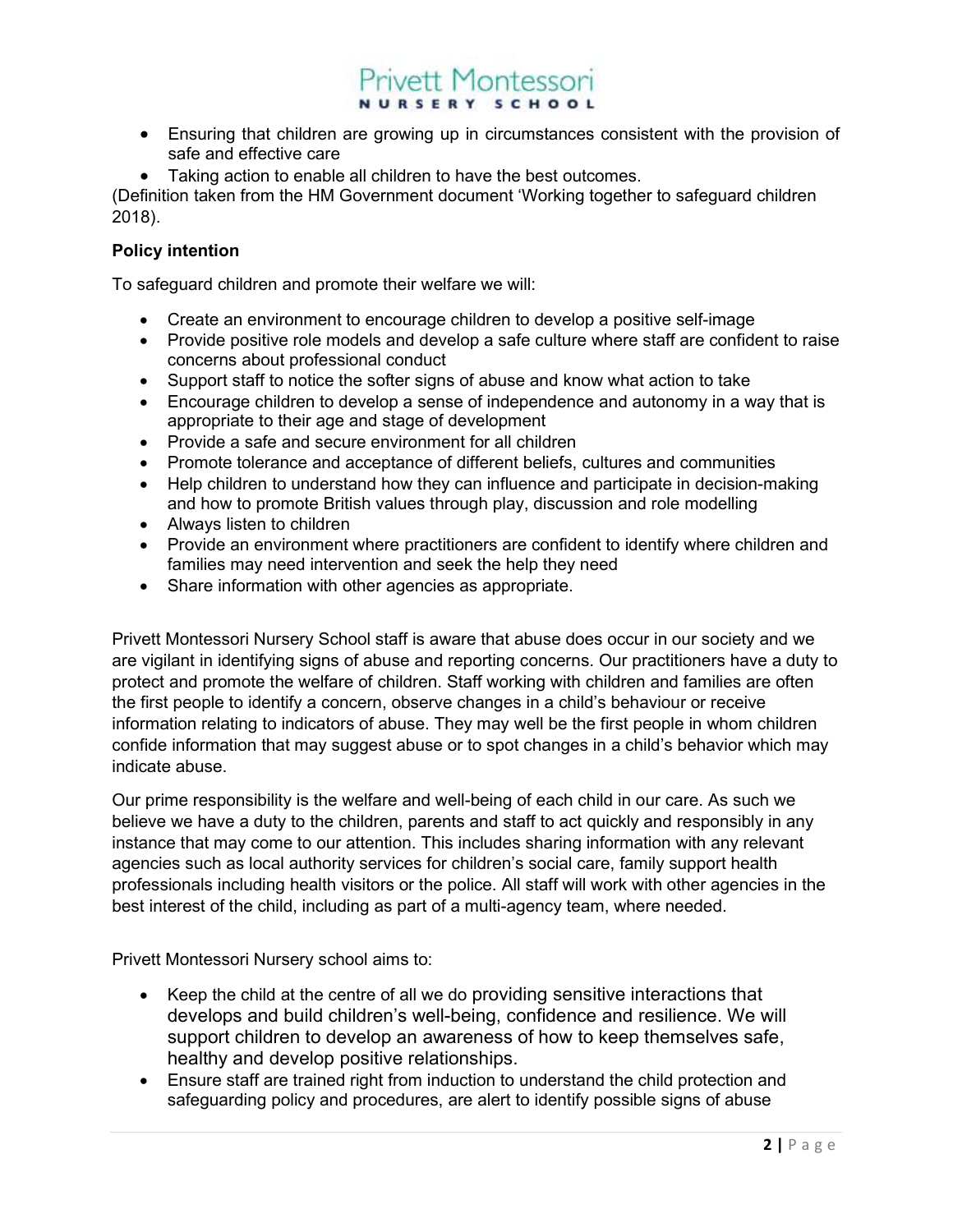including the signs known as softer signs of abuse, understand what is meant by child protection and are aware of the different ways in which children can be harmed, including by other children (peer on peer) through bullying or discriminatory behaviour

- Be aware of the increased vulnerability of children with Special Educational Needs and Disabilities (SEND), isolated families and vulnerability in families; including the impact of toxic trio on children and Adverse Childhood Experiences (ACE's)
- Ensure that all staff feel confident and supported to act in the best interest of the child; maintaining professional curiosity around welfare of children
- share information and seek the help that the child may need at the earliest opportunity
- Ensure that all staff are familiar and updated regularly with child protection training and procedures and kept informed of changes to local/national procedures, including thorough annual safeguarding newsletters and updates
- Make any child protection referrals in a timely way, sharing relevant information as necessary in line with procedures set out by the Hampshire County Council's Children's Services Social Care Team
- Ensure that information is shared only with those people who need to know in order to protect the child and act in their best interest
- Keep the setting safe online as we refer to "Safeguarding children and protecting professionals in early years setting: Online safety considerations and use appropriate filters, checks and safeguards, monitoring access at all times and maintaining safeguards around the use of technology by staff, parents and visitors in the setting using appropriate filters, checks and safeguards, monitoring access at all times
- Ensure that children are never placed at risk while in the care of nursery school staff
- Identify changes in staff behaviour and act on these as per the Staff Behaviour Policy
- Take any appropriate action relating to allegations of serious harm or abuse against any person working with children or living or working on the nursery premises including reporting such allegations to Ofsted and other relevant authorities including the local authority
- Ensure parents are fully aware of child protection policies and procedures when they register with the nursery and are kept informed of all updates when they occur
- Regularly review and update this policy with staff and parents where appropriate and make sure it complies with any legal requirements and any guidance or procedures issued by the Hampshire County Council.

We will support children by offering reassurance, comfort and sensitive interactions. We will devise activities according to individual circumstances to enable children to develop confidence and self-esteem within their peer group and support them to learn how to keep themselves safe.

### Contact telephone numbers

- Local authority children's social care team 0300 555 1384
- Local authority Designated Officer (LADO) 01962 876364.
- Local Authority referral team 01329 225379
- Ofsted 0300 123 1231
- Non-emergency police 101
- Government helpline for extremism concerns 020 7340 7264
- Child exploitation and online protection command (CEOP) https://www.ceop.police.uk/safety-centre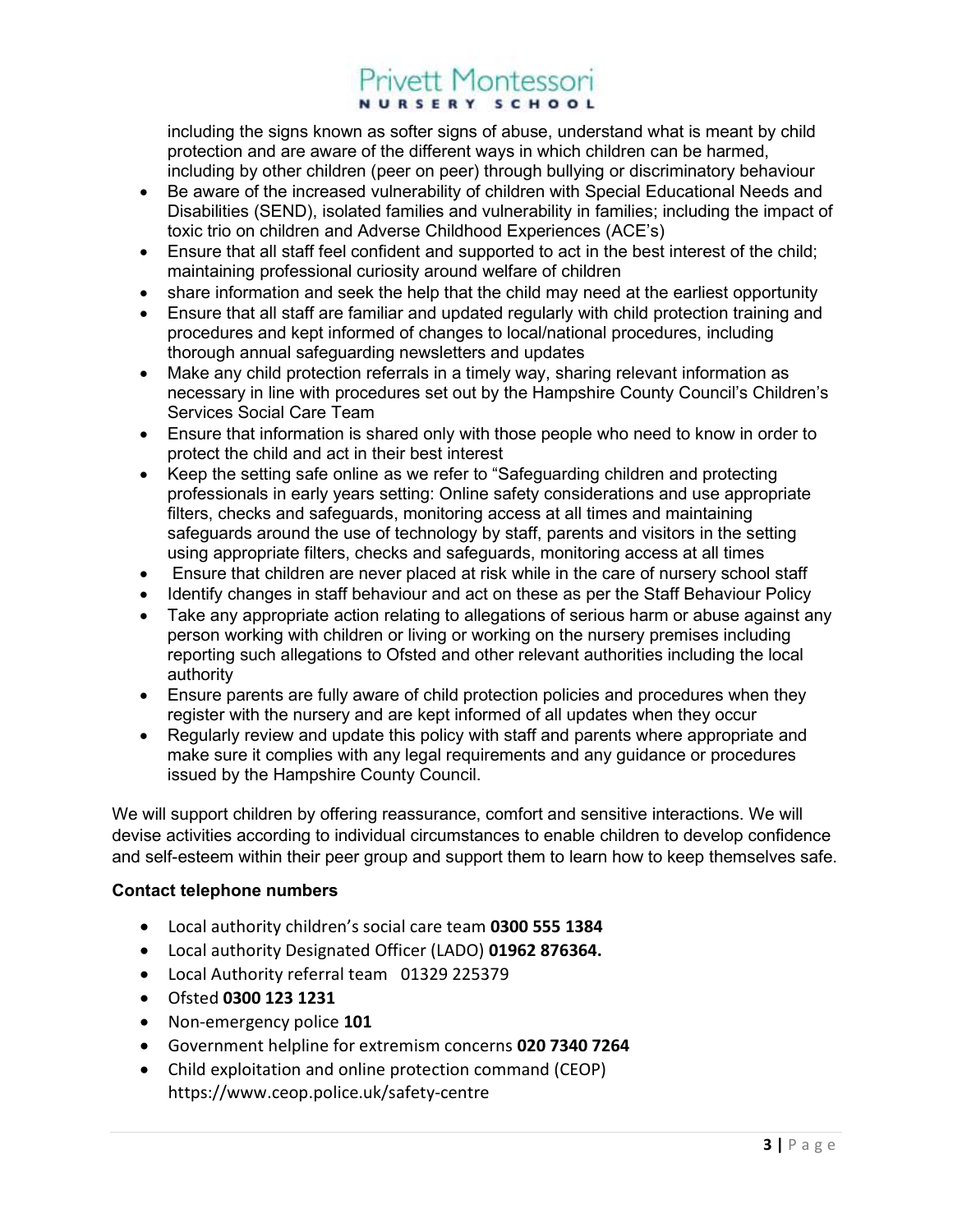- Nacional Society for prevention of cruelty to children (NSPCC) 0808 800 5000
- Hampshire Safeguarding Children Partnership https://www.hampshirescp.org.uk
- Child exploitation and online protection command (CEOP)
- **Emergency police 999**
- Non-emergency police 101
- Hampshire Safeguarding Children Partnership: www.hampshirescp.org.uk
- Local authority Designated Officer (LADO) 01422 394055
- Local Authority referral team MAST 01422 393336
- Local Authority Out of Hours Team 01422 288000 NSPCC 0808 800 5000
- Early Help services 01422 434971

### Types of abuse and particular procedures followed

Our practice is informed in many ways but we rely heavily on the following guidance

What to do if you're worried a child is being abused (advice for practitioners) 2015.

### • Working Together to Safeguard Children (2018)

Abuse and neglect are forms of maltreatment of a child. Somebody may abuse or neglect a child by harming them or by failing to act to prevent harm. Children may be abused within a family, institution or community setting by those known to them or a stranger. This could be an adult or adults, another child or children.

The signs and indicators listed below may not necessarily indicate that a child has been abused, but will help us to recognise that something may be wrong, especially if a child shows a number of these symptoms or any of them to a marked degree.

#### Indicators of child abuse

- Failure to thrive and meet developmental milestones
- Fearful or withdrawn tendencies
- Unexplained injuries to a child or conflicting reports from parents or staff
- Repeated injuries
- Unaddressed illnesses or injuries
- Significant changes to behaviour patterns.

Softer signs of abuse as defined by National Institute for Health and Care Excellence (NICE) include:

### Emotional state:

- Fearful
- Withdrawn
- Low self-esteem

#### Behaviour: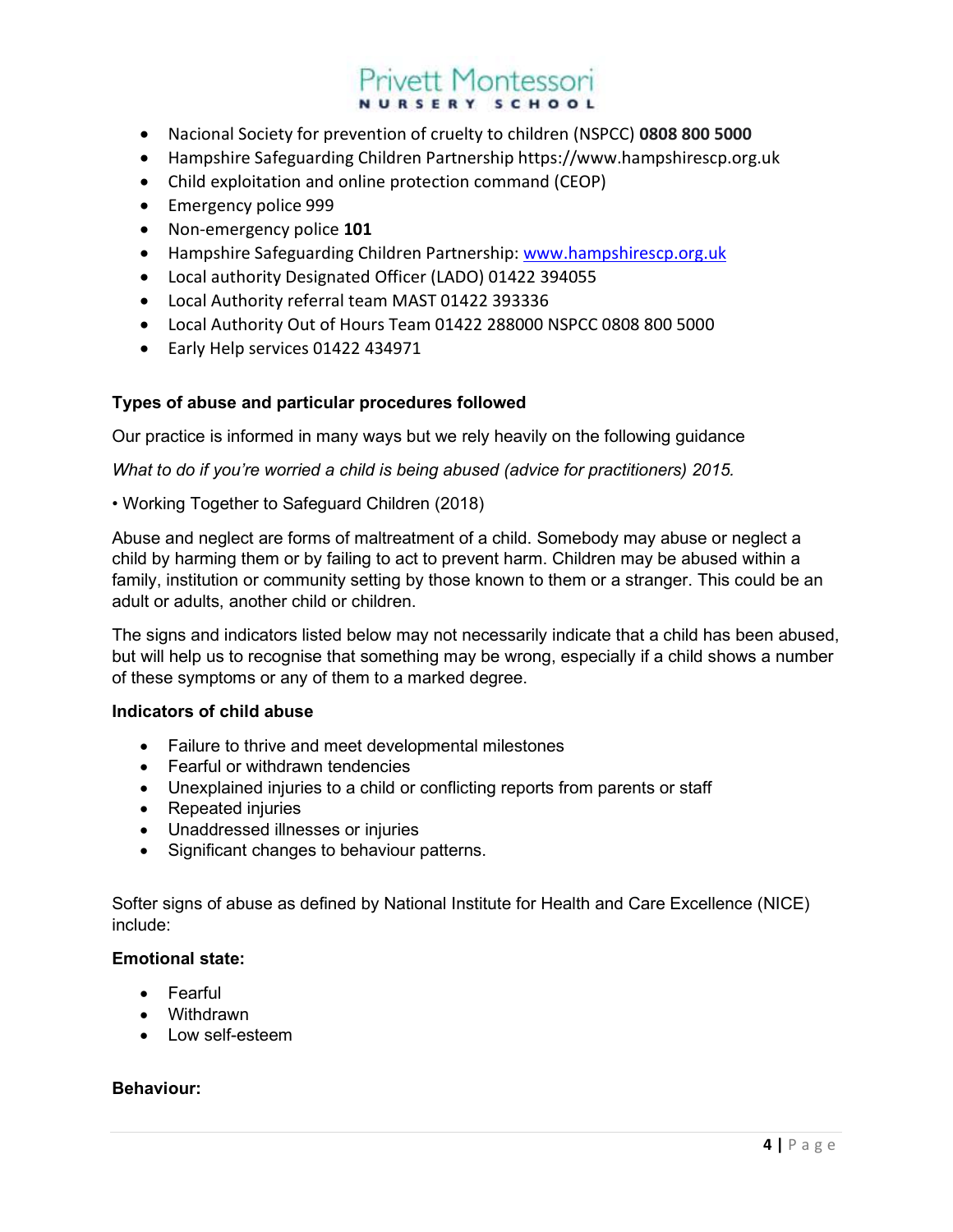- **•** Aggressive
- Oppositional habitual body rocking.

#### Interpersonal behaviours:

- Over-friendliness towards strangers
- Excessive clinginess, persistently resorting to gaining attention
- Indiscriminate contact or affection seeking
- Demonstrating excessively "good" behaviour to prevent parental or carer disapproval.
- Failing to seek or accept appropriate comfort or affection from an appropriate person when significantly distressed
- Coercive controlling behaviour towards parents or carers
- Lack of ability to understand and recognise emotions
- Very young children showing excessive comforting behaviours when witnessing parental or carer distress

#### Peer on peer abuse

We are aware that peer on peer abuse does take place, so we include children in our policies when we talk about potential abusers. This may take the form of bullying, physically hurting another child, emotional abuse, or sexual abuse. We will report this in the same way as we do for adults abusing children, and will take advice from the appropriate bodies on this area; to support for both the victim and the perpetrator, as they could also be a victim of abuse. We know that children who develop harmful sexual behaviour have often experienced abuse and neglect themselves.

#### Physical abuse

Action needs to be taken if staff have reason to believe that there has been a physical injury to a child, including deliberate poisoning, where there is definite knowledge or reasonable suspicion that the injury was inflicted or knowingly not prevented. These symptoms may include bruising or injuries in an area that is not usual for a child, e.g. fleshy parts of the arms and legs, back, wrists, ankles and face.

Many children will have cuts and grazes from normal childhood injuries. These should also be logged and discussed with the Nursery School Head or Deputy

Children and babies may be abused physically through shaking or throwing. Other injuries may include burns or scalds. These are not usual childhood injuries and should always be logged and discussed with the designated safeguarding lead Veronica van Ingen (DSL) Nursery School Head

#### Female genital mutilation (FGM)

This type of physical abuse is practised as a cultural ritual by certain ethnic groups and there is now more awareness of its prevalence in some communities in England including its effect on the child and any other siblings involved. This procedure may be carried out shortly after birth and during childhood as well as adolescence, just before marriage or during a woman's first pregnancy and varies widely according to the community.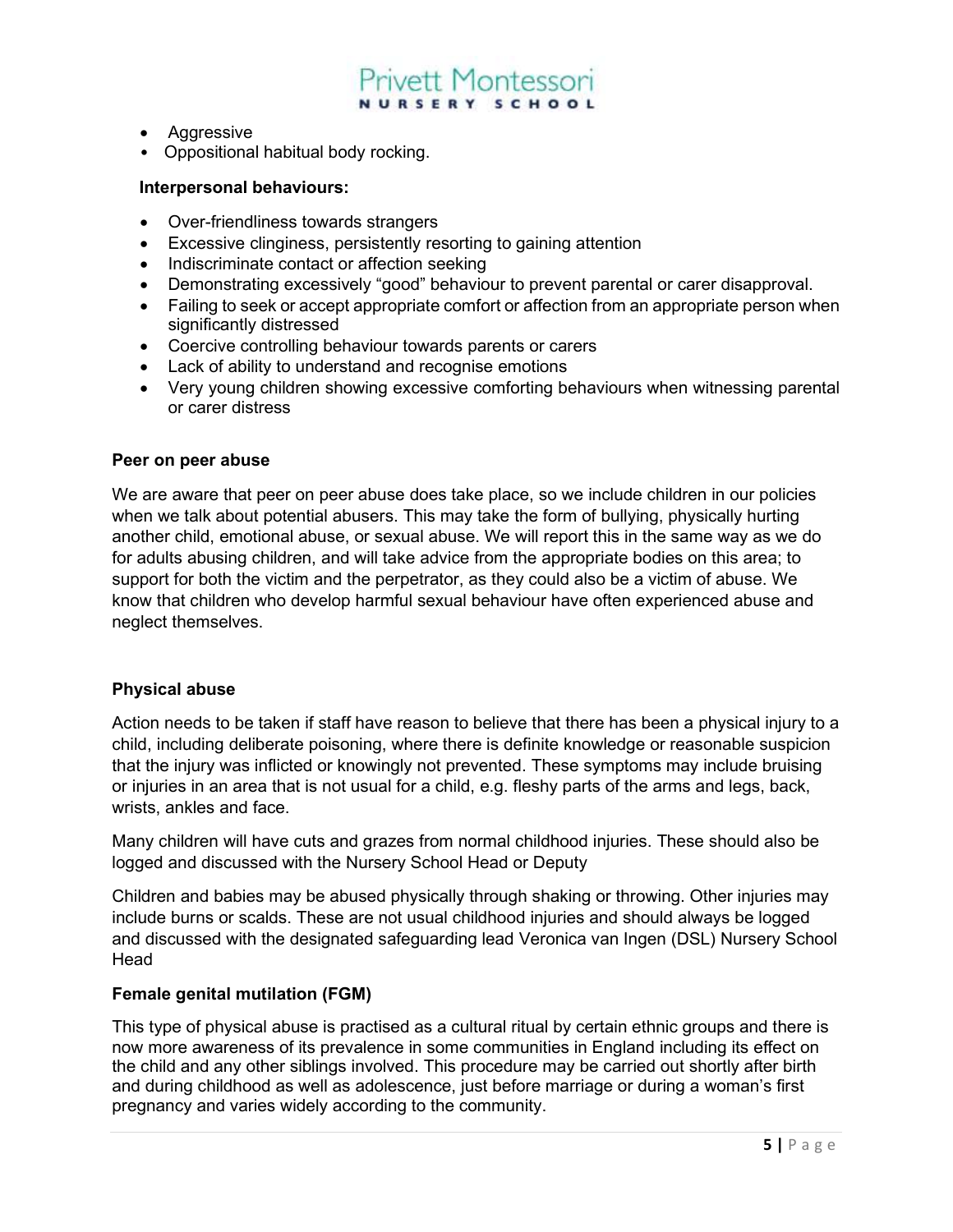FGM is child abuse and is illegal in the UK. It can be extremely dangerous and can cause: bleeding, painful areas, acute urinary retention, urinary infection, wound infection, septicemia, incontinence, Infection such at tetanus, HIV and hepatitis B and C, Organ damage, vaginal and pelvic infections with depression and post-traumatic stress disorder as well as physiological concerns. If a member of the staff has concerns about child relating to this area makes a dated record of the details of the concern and discusses the follow step to the Nursery School Head who is acting as the 'Lead Practitioner'. The information is stored on the child's personal file. Then the Lead Practitioner who co-ordinates child protection issues will contact children's social care team at (HSCP) Hampshire Safeguarding Children Partnership in the same way as other types of physical abuse. There is a mandatory duty to report to police any case where an act of female genital mutilation appears to have been carried out on a girl under the age of 18, we will ensure this is followed in our setting.

### Breast Ironing

Breast ironing also known as "breast flattening" is the process where young girls' breasts are ironed, massaged and/or pounded down through the use of hard or heated objects in order for the breasts to disappear or delay the development of the breasts entirely. It is believed that by carrying out this act, young girls will be protected from harassment, rape, abduction and early forced marriage. Although this is unlikely to happen to children in the nursery due to their age, we will ensure any signs of this in young adults or older children are followed up using the usual safeguarding referral process.

### Fabricated illness

This is also a type of physical abuse and any concerns will be reported, in line with our safeguarding procedures. This is where a child is presented with an illness that is fabricated by the adult carer. The carer may seek out unnecessary medical treatment or investigation. The signs may include a carer exaggerating a real illness or symptoms, complete fabrication of symptoms or inducing physical illness, e.g. through poisoning, starvation, inappropriate diet. This may also be presented through false allegations of abuse or encouraging the child to appear disabled or ill to obtain unnecessary treatment or specialist support.

### Sexual abuse

Sexual abuse involves forcing, or enticing, a child or young person to take part in sexual activities, not necessarily involving a high level of violence, whether or not the child is aware of what is happening. The activities may involve physical contact, including assault by penetration (for example, rape or oral sex) or non-penetrative acts such as masturbation, kissing, rubbing and touching outside of clothing. They may also include non-contact activities, such as involving children in looking at, or in the production of, sexual images, watching sexual activities, encouraging children to behave in sexually inappropriate ways, or grooming a child in preparation for abuse. Sexual abuse can take place online and technology can be used to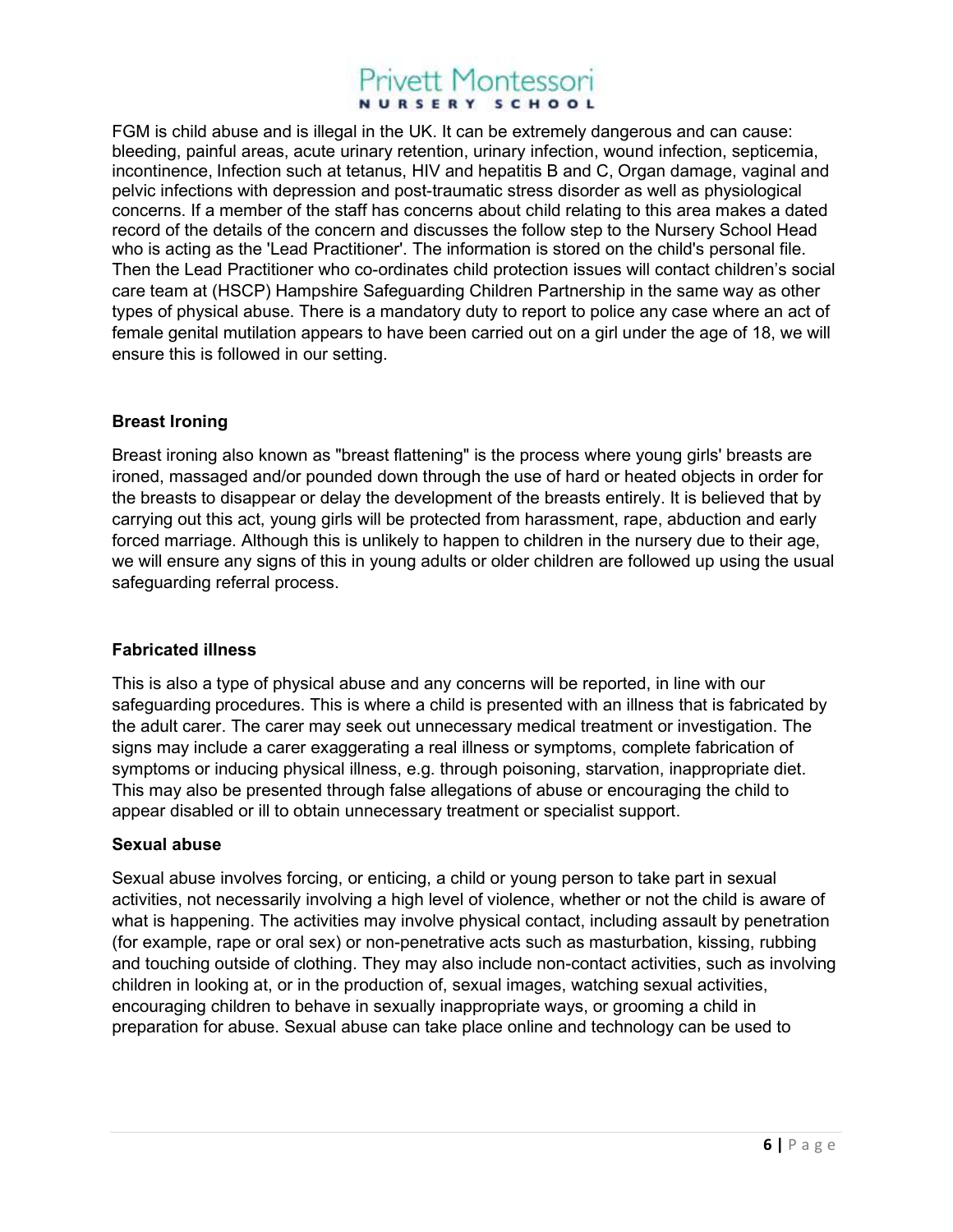facilitate offline abuse. Adult males do not solely perpetrate sexual abuse; women can also commit acts of sexual abuse, as can other children

Action needs be taken if the staff member has witnessed an occasion(s) where a child indicated sexual activity through words, play, drawing, had an excessive preoccupation with sexual matters or had an inappropriate knowledge of adult sexual behaviour or language. This may include acting out sexual activity on dolls/toys or in the role play area with their peers, drawing pictures that are inappropriate for a child, talking about sexual activities or using sexual language or words. The child may become worried when their clothes are removed, e.g. for nappy changes.

The physical symptoms may include genital trauma, discharge and bruises between the legs or signs of a sexually transmitted disease (STD). Emotional symptoms could include a distinct change in a child's behaviour. They may be withdrawn or overly extroverted and outgoing. They may withdraw away from a particular adult and become distressed if they reach out for them, but they may also be particularly clingy to a potential abuser so all symptoms and signs should be looked at together and assessed as a whole.

If a child starts to talk openly to an adult about abuse, they may be experiencing the procedure below will be followed:

#### Procedure:

- The adult should reassure the child and listen without interrupting if the child wishes to talk
- The observed instances will be detailed in a confidential report
- The observed instances will be reported to the DSL (Nursery School Manager)
- The matter will be referred to the local authority children's social care team (HSCP) (see reporting procedures).

### Child sexual exploitation (CSE)

Keeping Children Safe in Education (2020) describes CSE as: where an individual or group takes advantage of an imbalance of power to coerce, manipulate or deceive a child into sexual activity (a) in exchange for something the victim needs or wants, and/or (b) for the financial advantage or increased status of the perpetrator or facilitator. The victim may have been sexually exploited even if the sexual activity appears consensual. Children Sexual Exploitation (CSE) does not always involve physical contact; it can also occur through the use of technology. CSE can affect any child or young person (male or female) under the age of 18 years, including 16- and 17-year old's who can legally consent to have sex. It can include both contact (penetrative and non-penetrative acts) and non-contact sexual activity and may occur without the child or young person's immediate knowledge (e.g. through others copying videos or images they have created and posted on social media).

### Emotional abuse

Emotional abuse Working Together to Safeguard Children (2018) defines emotional abuse as 'the persistent emotional maltreatment of a child such as to cause severe and persistent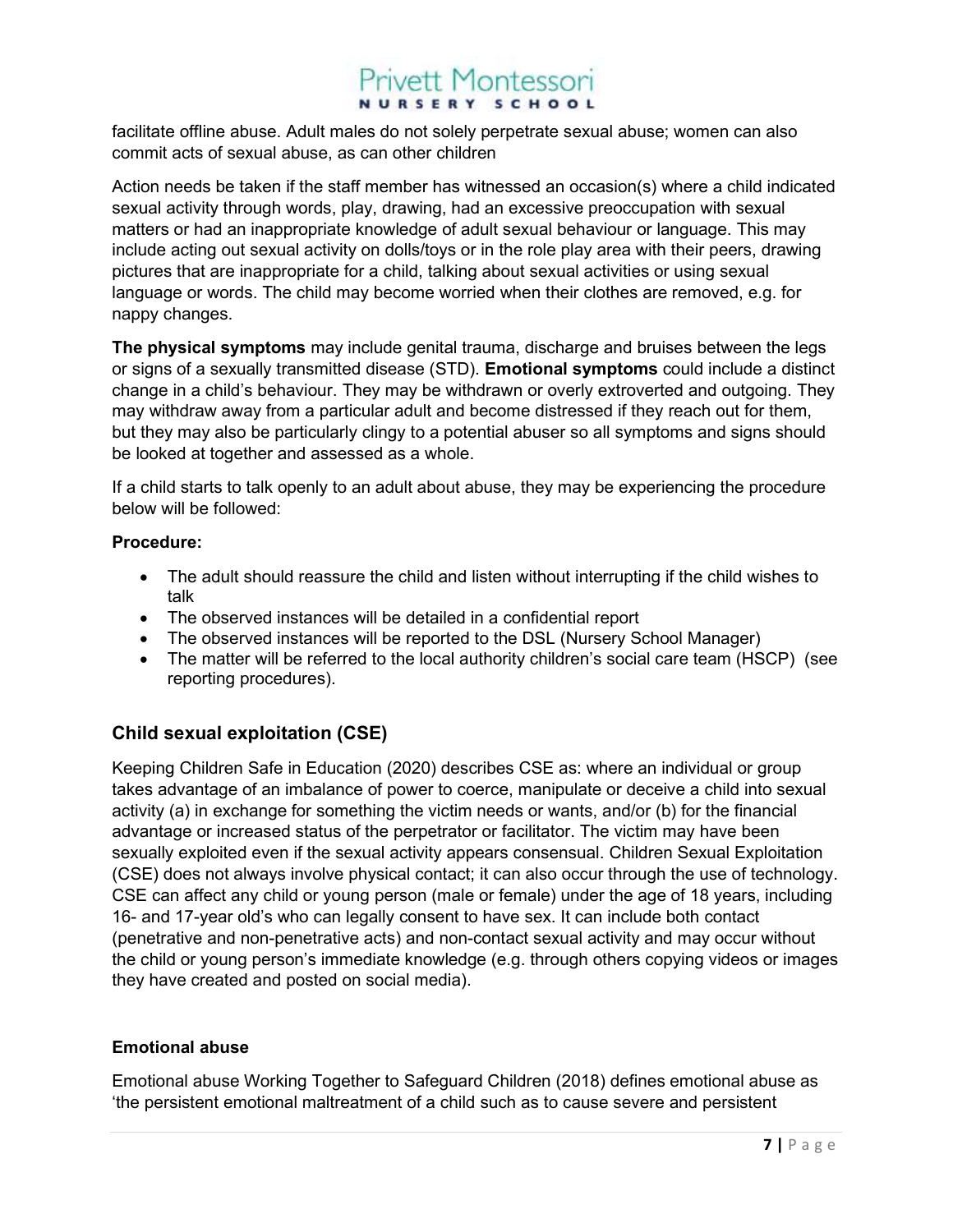adverse effects on the child's emotional development'. It may involve conveying to a child that they are worthless or unloved, inadequate, or valued only insofar as they meet the needs of another person.

It may include not giving the child opportunities to express their views, deliberately silencing them or 'making fun' of what they say or how they communicate. It may feature age or developmentally inappropriate expectations being imposed on children. These may include interactions that are beyond a child's developmental capability, as well as overprotection and limitation of exploration and learning, or preventing the child participating in normal social interaction. It may involve seeing or hearing the ill-treatment of another. It may involve serious bullying (including cyber bullying), causing children frequently to feel frightened or in danger, or the exploitation or corruption of children. This type of abuse is harder to identify as the child is not likely to show any physical signs.

#### Indicators may include:

- Physical, mental and emotional development lags
- Sudden speech disorders
- Overreaction to mistakes
- Extreme fear of any new situation
- Neurotic behaviour (rocking, hair twisting, self-mutilation)
- Extremes of passivity or aggression
- Appear unconfident or lack self-assurance.

Action will be taken if the staff member has reason to believe that there is a severe, adverse effect on the behaviour and emotional development of a child, caused by persistent or severe ill treatment or rejection. Children may also experience emotional abuse through witnessing domestic abuse and alcohol and drug misuse by adults caring for them.

### Neglect

Working Together to Safeguard Children (2018) defines Neglect as 'the persistent failure to meet a child's basic physical and/or psychological needs, likely to result in the serious impairment of the child's health or development'.

Action will be taken, if the staff member has reason to believe that there has been any type of neglect of a child (for example, by exposure to any kind of danger, including cold, starvation or failure to seek medical treatment, when required, on behalf of the child), which results in serious impairment of the child's health or development, including failure to thrive.

Signs may include a child persistently arriving at nursery unwashed or unkempt, wearing clothes that are too small (especially shoes that may restrict the child's growth or hurt them), arriving at nursery in the same nappy they went home in or a child having an illness or identified special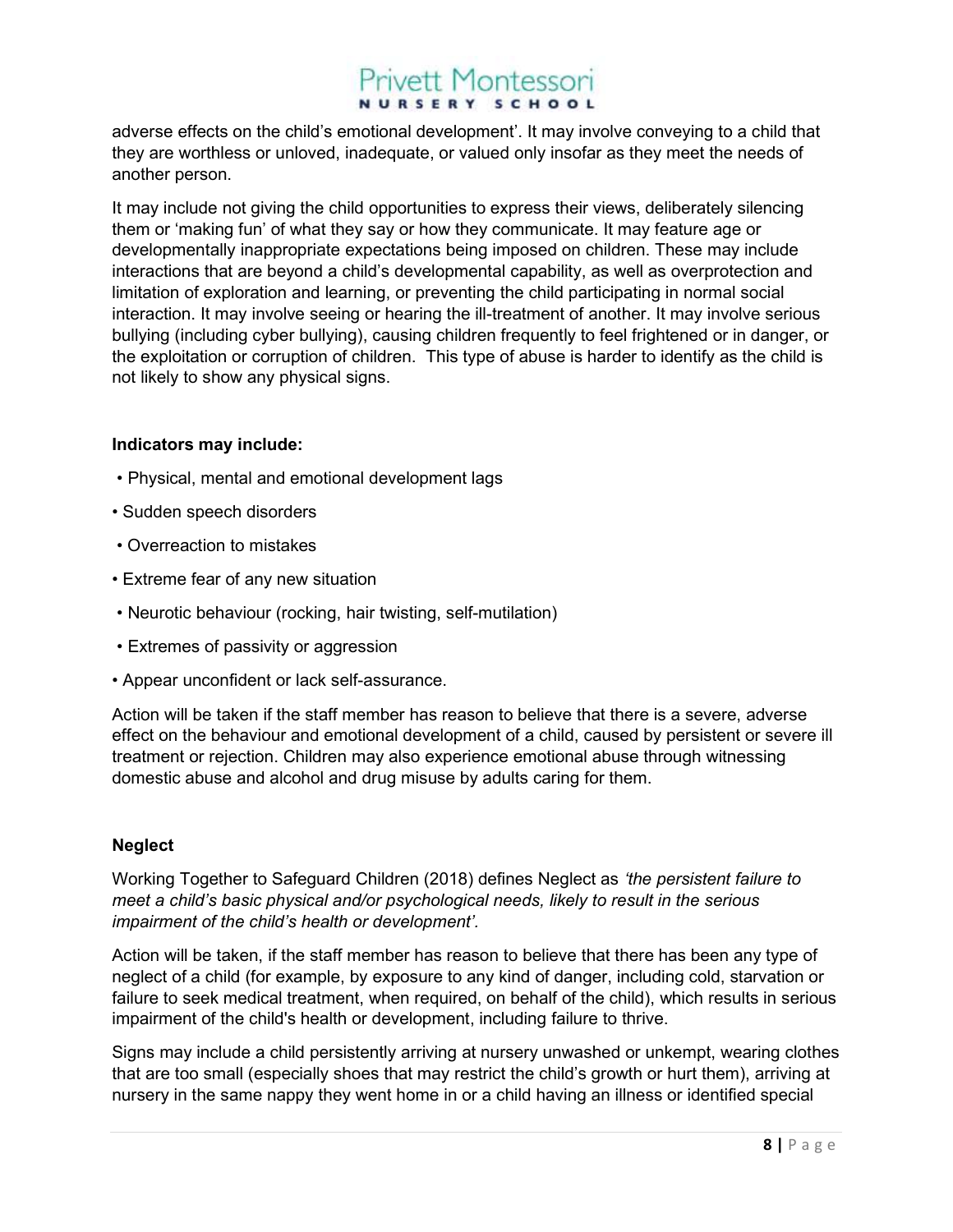educational need or disability that is not being addressed by the parent. A child may also be persistently hungry if a parent is withholding food or not providing enough for a child's needs.

Neglect may also be shown through emotional signs, e.g. a child may not be receiving the attention they need at home and may crave love and support at nursery. They may be clingy and emotional. In addition, neglect may occur through pregnancy as a result of maternal substance abuse.

### County Lines

The National Crime Agency (NCA) describe county lines as a term used to describe gangs and organised criminal networks involved in exporting illegal drugs from big cities into smaller towns, using dedicated mobile phone lines or other form of 'deal line.' Customers will live in a different area to where the dealers and networks are based, so drug runners are needed to transport the drugs and collect payment. Offenders will often use coercion, intimidation, violence (including sexual violence) and weapons to ensure compliance of victims. Children can be targeted and recruited into county lines in a number of locations including schools, further and higher educational institutions, pupil referral units, special educational needs schools, children's homes and care homes.

### Signs and indicators to be aware of include:

- Changes in the way young people you might know dress
- Unexplained, sometimes unaffordable new things (e.g. clothes, jewellery, cars etc.)
- Missing from home or schools and/or significant decline in performance

• New friends or relationships with those who don't share any mutual friendships with the victim or anyone else • May be carrying a weapon • Receiving more texts or calls than usual

- Sudden influx of cash, clothes or mobile phones
- Unexplained injuries Significant changes in emotional well-being
- Young people seen in different cars/taxis driven by unknown adults
- Young people seeming unfamiliar with your community or where they are
- Truancy, exclusion, disengagement from school
- An increase in anti-social behaviour in the community
- Unexplained injuries
- Gang association or isolation from peers or social networks.

### **Cuckooing**

Cuckooing is a form of county lines crime in which drug dealers take over the home of a vulnerable person in order to criminally exploit them as a base for drug dealing, often in multioccupancy or social housing properties. Signs that this is happening in a family property may be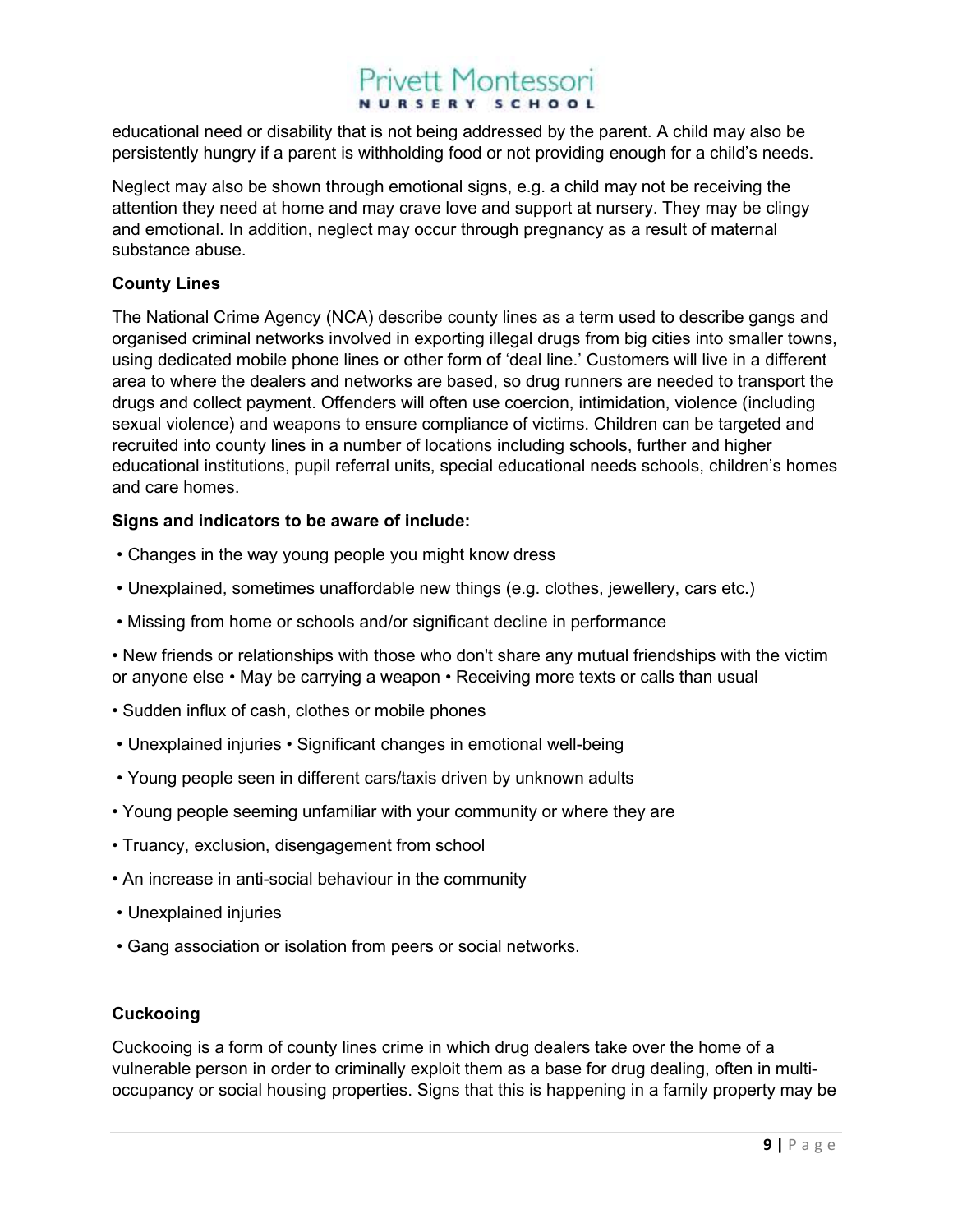an increase in people entering or leaving the property, an increase in cars or bikes outside the home; windows covered or curtains closed for long periods, family not being seen for extended periods; signs of drug use or an increase in anti-social behaviour at the home.

If we recognise any of these signs, we will report our concerns as per our reporting process.

If staff have any concerns regarding county lines or cuckooing they will be reported in the usual way.

### Contextual safeguarding

As young people grow and develop they may be vulnerable to abuse or exploitation from outside their family. These extra-familial threats might arise at school and other educational establishments, from within peer groups, or more widely from within the wider community and/or online. As part of our safeguarding procedures we will work in partnership with parents/carers and other agencies to work together to safeguard children and provide the support around contextual safeguarding concerns.

### Child abuse linked to faith or belief (CALFB)

 Child abuse linked to faith or belief (CALFB) can happen in families when there is a concept of belief in:

 • Witchcraft and spirit possession, demons or the devil acting through children or leading them astray (traditionally seen in some Christian beliefs)

 • The evil eye or djinns (traditionally known in some Islamic faith contexts) and dakini (in the Hindu context)

• Ritual or multi murders where the killing of children is believed to bring supernatural benefits, or the use of their body parts is believed to produce potent magical remedies

 • Use of belief in magic or witchcraft to create fear in children to make them more compliant when they are being trafficked for domestic slavery or sexual exploitation.

This is not an exhaustive list and there will be other examples where children have been harmed when adults think that their actions have brought bad fortune.

Reporting Procedures

All staff have a responsibility to report safeguarding or child protection concerns and suspicions of abuse. These concerns will be discussed with the designated safeguarding lead (DSL) as soon as possible.

• Staff will report their concerns to the Designated Safeguarding Lead Veronica van Ingen (in the absence of the Designated Safeguarding Lead they will be reported to the Deputy Designated Safeguarding Lead, Sarah Hawkins

• Any signs of marks/injuries to a child or information a child has given will be recorded and stored securely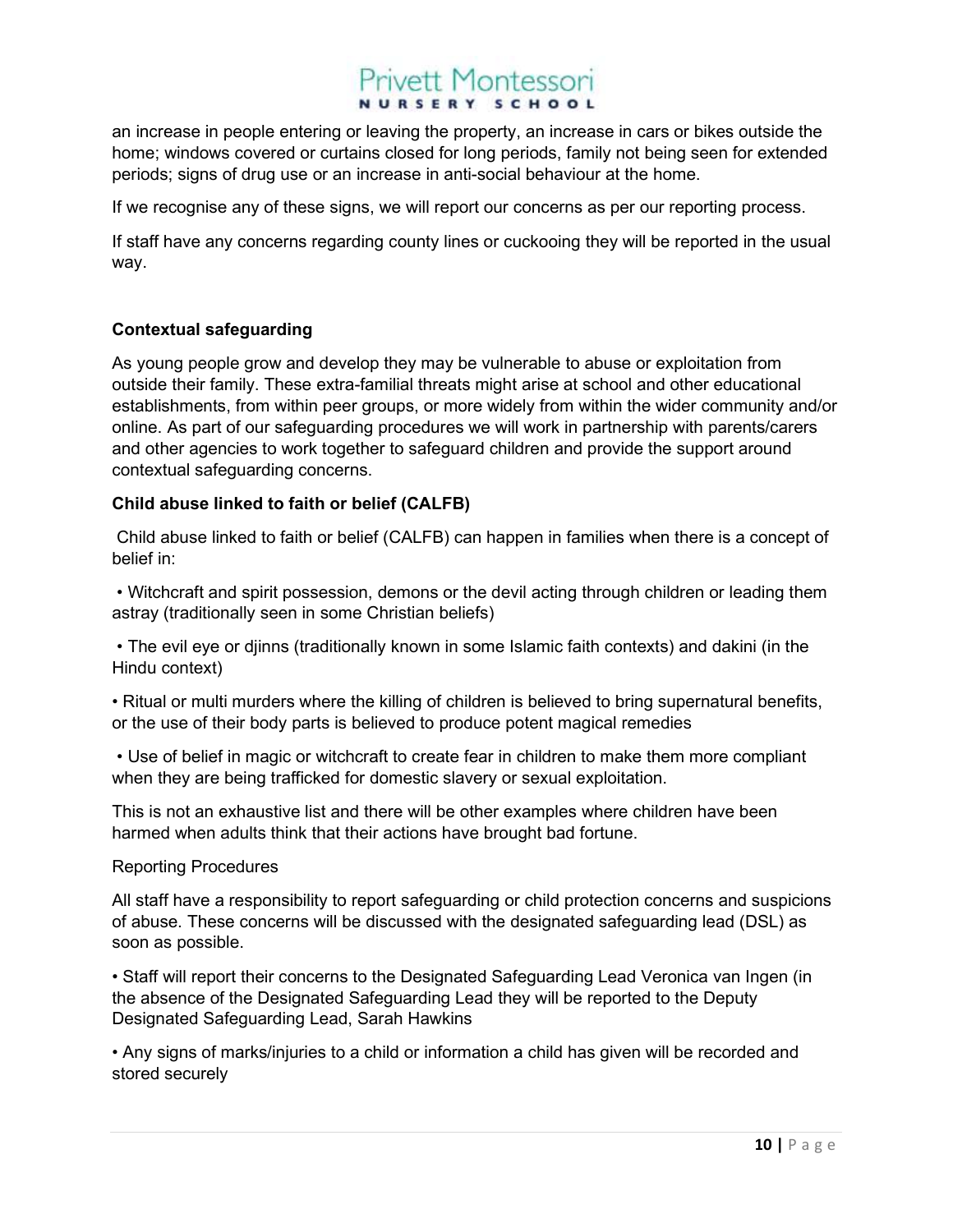• For children who arrive at nursery with an existing injury, a form will be completed along with the parent's/carers explanation as to how the injury happened. Staff will have professional curiosity around any explanations given, any concerns around existing injury's will be reported

• If appropriate, any concerns/or incidents will be discussed with the parent/carer and discussions will be recorded. Parents will have access to these records on request in line with GDPR and data protection guidelines.

• If there are queries/concerns regarding the injury/information given, then the following procedures will take place

The designated safeguarding lead will:

• Contact (HSCP) children's social care team to report concerns and seek advice immediately, or as soon as it is practical to do so. If it is believed a child is in immediate danger, we will contact the police. If the safeguarding concern relates to an allegation against an adult working or volunteering with children then the DSL will follow the reporting allegations procedure (see below)

- Record the information and action taken relating to the concern raised
- Speak to the parents (unless advised not do so by (HSCP) social care team)

 • The designated safeguarding lead will follow up with the Local Authority children's social care team if they have not contacted the setting within the timeframe set out in Working Together to Safeguarding Children (2018). We will never assume that action has been taken.

Keeping children safe is our highest priority and if, for whatever reason, staff do not feel able to report concerns to the Designated Safeguarding Lead or Deputy Designated Safeguarding Lead they should call the Local Authority children's social care team, the Police or the NSPCC and report their concerns anonymously.

These contact numbers are displayed in Staff Room

### Domestic Abuse / Honour Based Violence / Forced Marriages

We look at these areas as a child protection concern. Please refer to the separate policy for further details on this.

### Reporting Procedures

All staff have a responsibility to report safeguarding concerns and suspicions of abuse. These concerns will be discussed with the designated safeguarding lead (DSL) as soon as possible.

- Staff will report their concerns to the DSL Veronica van Ingen (in the absence of the DSL they will be reported to the Deputy DSL) Sarah Hawkins
- Any signs of marks/injuries to a child or information a child has given will be recorded and stored securely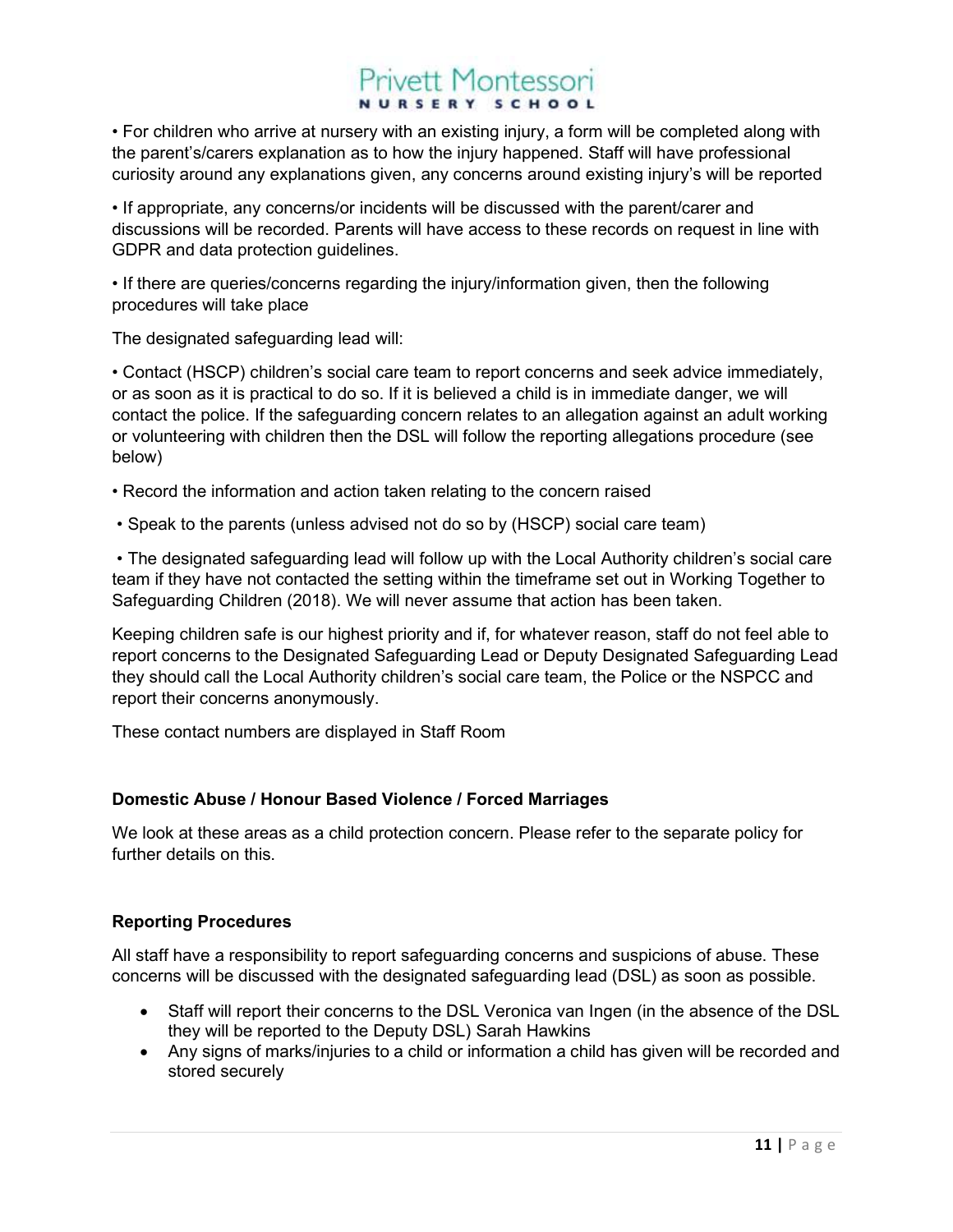- If appropriate, the incident will be discussed with the parent/carer, such discussions will be recorded and the parent will have access to these records on request
- If there are queries/concerns regarding the injury/information given then the following procedures will take place:

The designated safeguarding lead will:

- Contact the local authority children's social care team at (HSCP) to report concerns and seek advice (if it is believed a child is in immediate danger, we will contact the police)
- Inform Ofsted
- Record the information and action taken relating to the concern raised
- Speak to the parents (unless advised not do so by children's social care team at (HSCP)
- The designated safeguarding lead will follow up with the(HSCP) children's social care team at (HSCP) if they have not contacted the setting within the timeframe set out in Working Together to Safeguarding Children (2018). We will never assume that action has been taken,

Keeping children safe is our highest priority and if, for whatever reason, staff do not feel able to report concerns to the DSL or deputy DSL, then they should call the Local Authority children's social care team or the NSPCC and report their concerns anonymously. Their contact phone number is 0300 555 1384.

### Responding to a spontaneous disclosure from a child

 If a child starts to talk openly to a member of staff about abuse that they may be experiencing, then staff will:

- Give full attention to the child or young person
- Keep body language open and encouraging

• Be compassionate, be understanding and reassure them their feelings are important using phrases such as 'you've shown such courage today'

 • Take time and slow down: show respect, pause and will not interrupt the child – let them go at their own pace

- Recognise and respond to their body language
- Show understanding and reflect back
- Make it clear you are interested in what the child is telling you

• Reflect back what they have said to check your understanding – and use their language to show it's their experience

• Reassure the child that they have done the right thing in telling you. Make sure they know that abuse is never their fault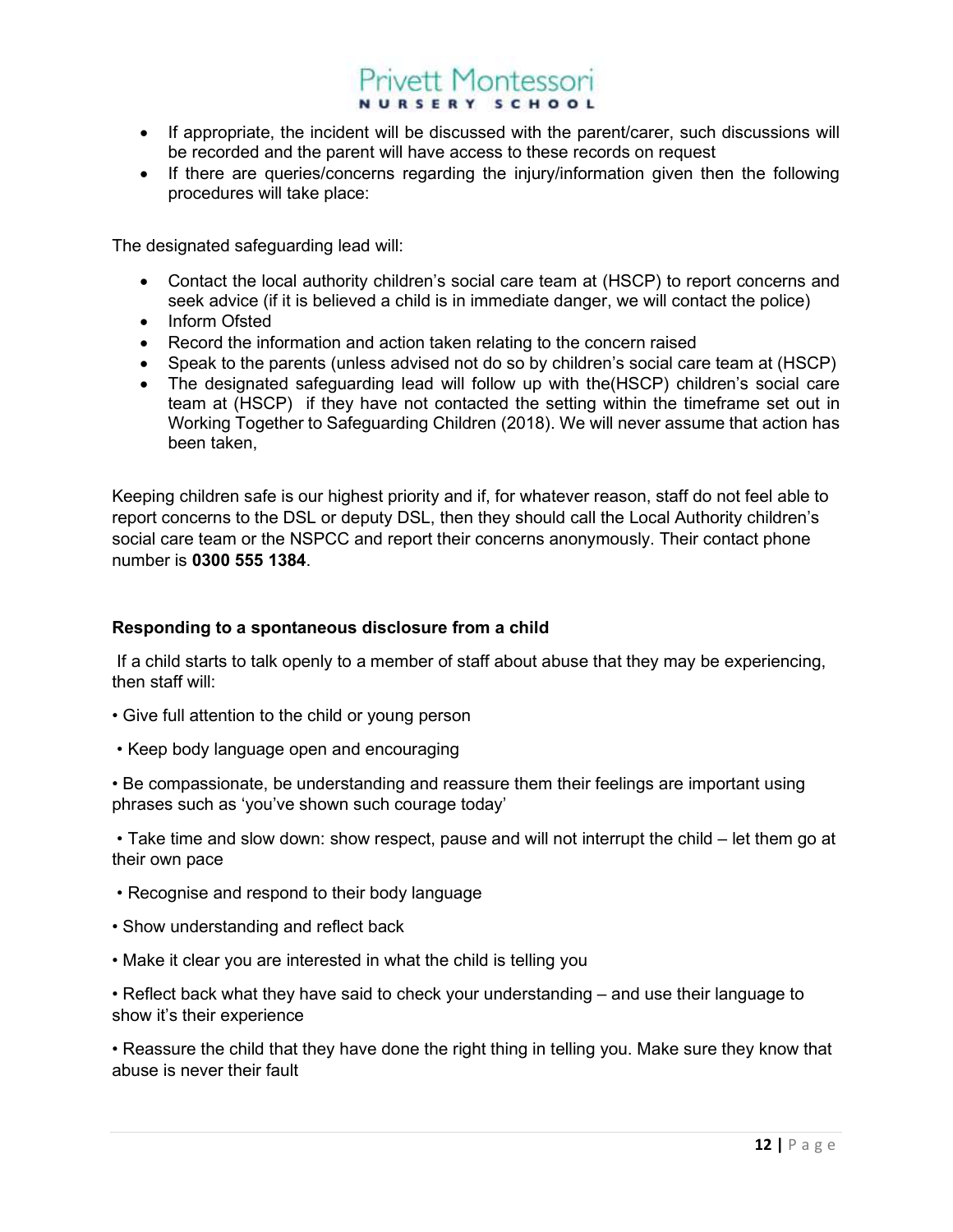• Never talk to the alleged perpetrator about the child's disclosure. This could make things a lot worse for the child.

Any disclosure will be reported to the Designated Safeguarding Lead and will be referred to the (HSCP) social care team immediately, following our reporting procedures

### Recording Suspicions of Abuse and Disclosures

Staff should make an objective record of any observation or disclosure, supported by Nursery school Manager, who is acting as designated safeguarding lead (DSL). This record should include:

- Child's name
- Child's address
- Age of the child and date of birth
- Date and time of the observation or the disclosure
- Exact words spoken by the child
- Exact position and type of any injuries or marks seen
- Exact observation of any incident including any concern was reported, with date and time; and the names of any other person present at the time
- Any discussion held with the parent(s) (where deemed appropriate).

These records should be signed by the member of the staff reporting this and the Nursery School Head who coordinated child protection issues or by DSL Deputy, dated and kept in a separate confidential file.

If a child starts to talk to an adult about potential abuse it is important not to promise the child complete confidentiality. This promise cannot be kept. It is vital that the child is allowed to talk openly and disclosure is not forced or words put into the child's mouth. As soon as possible after the disclosure details must be logged accurately.

It may be thought necessary that through discussion with all concerned the matter needs to be raised with the local authority children's social care team and Ofsted. Staff involved may be asked to supply details of any information/concerns they have with regard to a child. The Nursery school expects all members of staff to co-operate with the local authority children's social care, police, and Ofsted in any way necessary to ensure the safety of the children.

Staff must not make any comments either publicly or in private about the supposed or actual behaviour of a parent or member of staff.

### Informing parents

Parents are normally the first point of contact. If a suspicion of abuse is recorded, parents are informed at the same time as the report is made, except where the guidance of the local authority children's social care team/police does not allow this. This will usually be the case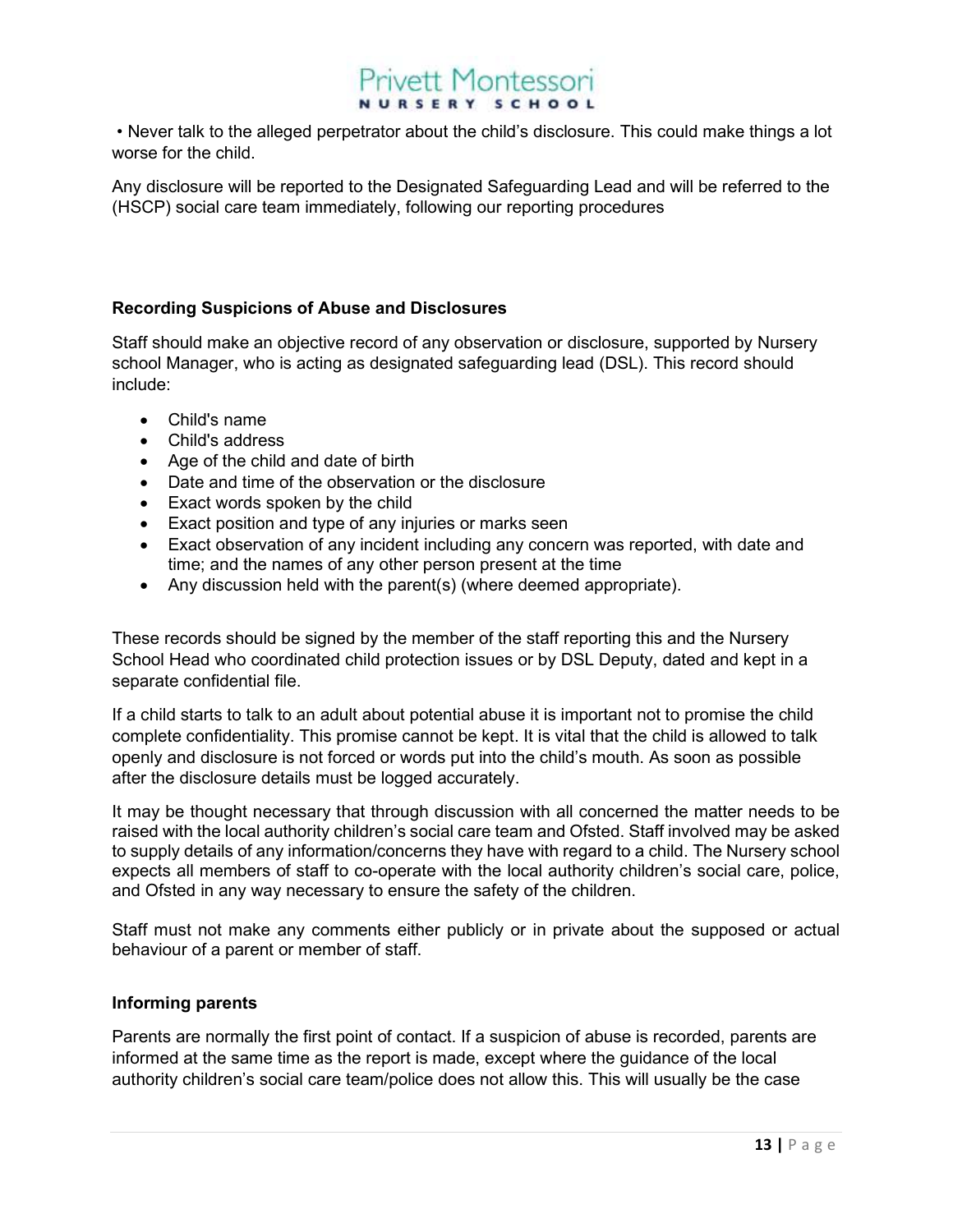where the parent or family member is the likely abuser or where a child may be endangered by this disclosure. In these cases, the investigating officers will inform parents.

### **Confidentiality**

All suspicions, enquiries and external investigations are kept confidential and shared only with those who need to know. Any information is shared in line with guidance from the local authority. All staff, students and volunteers are bound by confidentiality and any information will not be discussed out of work, or this will become a disciplinary matter.

Privett Montessori Nursery School has due regard to the data protection principles as in the Data Protection Act 2018 and General Data Protection Regulations (GDPR) 1. These do not prohibit the collection and sharing of personal information, even without consent if this would put the child at further risk. We will follow the principles around data collection and information sharing, and ensure any information is recorded and shared in an appropriate way.

### Support to families

Privett Nursery School takes every step in its power to build up trusting and supportive relations among families, staff, students and volunteers within the nursery.

The nursery continues to welcome the child and the family whilst enquiries are being made in relation to abuse in the home situation. Parents and families will be treated with respect in a non-judgmental manner whilst any external investigations are carried out in the best interest of the child.

Confidential records kept on a child are shared with the child's parents or those who have parental responsibility for the child, only if appropriate in line with guidance of the local authority with the proviso that the care and safety of the child is paramount. We will do all in our power to support and work with the child's family.

### Record Keeping

Confidential records kept on a child are shared with the child's parents or those who have parental responsibility for the child, only if appropriate and in line with guidance of the local authority with the proviso that the care and safety of the child is paramount. We will do all in our power to support and work with the child's family. The nursery keeps appropriate records to support the early identification of children and families that would benefit from support. Factual records are maintained in a chronological order with parental discussions. Records are reviewed regularly by the DSL to look holistically at identifying children's needs.

### Allegations against adults working or volunteering with children

If an allegation is made against a member of staff, student or volunteer or any other person who lives or works on the nursery premises regardless of whether the allegation relates to the nursery premises or elsewhere, we will follow the procedure below.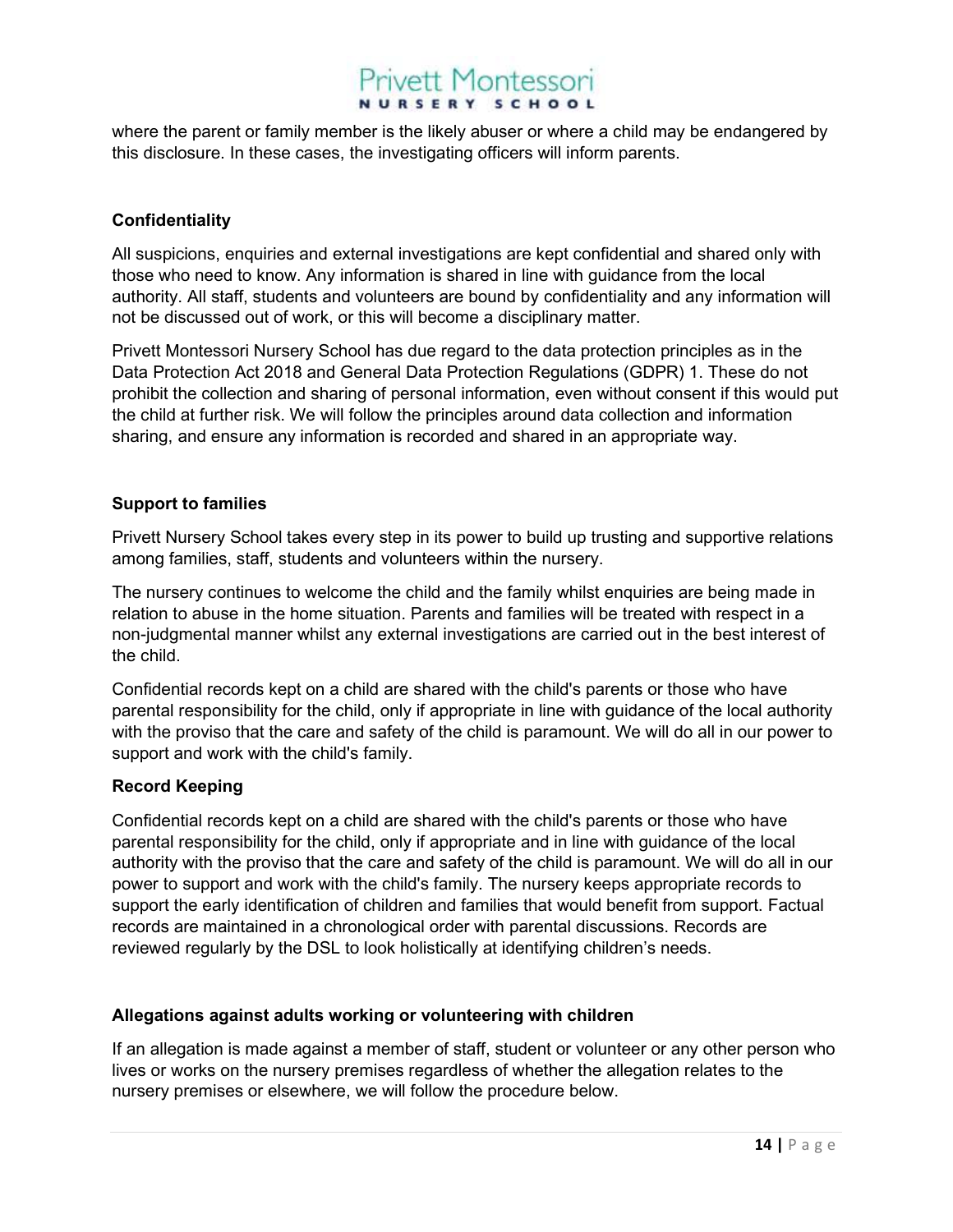The allegation should be reported to the senior manager on duty. If this person is the subject of the allegation then this should be reported to the Nursery School manager Veronica van Ingen who is DSL

We will follow Hampshire Safeguarding Children Partnership information about how to report an allegation and we would also inform Ofsted immediately in order for this to be investigated by the appropriate bodies promptly. This includes:

- The LADO will be informed immediately for advice and quidance
- If as an individual you feel this will not be taken seriously or are worried about the allegation getting back to the person in question then it is your duty to inform the LADO yourself directly
- A full investigation will be carried out by the appropriate professionals (LADO, Ofsted) to determine how this will be handled
- The Nursery School will follow all instructions from the LADO and Ofsted and ask all staff members to do the same and co-operate where required
- Support will be provided to all those involved in an allegation throughout the external investigation in line with LADO support and advice
- The Nursery School reserves the right to suspend any member of staff during an investigation
- All enquiries/external investigations/interviews will be documented and kept in a locked file for access by the relevant authorities
- Unfounded allegations will result in all rights being reinstated
- Founded allegations will be passed on to the relevant organisations including the local authority children's social care team and where an offence is believed to have been committed, the police, and will result in the termination of employment. Ofsted will be notified immediately of this decision. The nursery will also notify the Disclosure and Barring Service (DBS) to ensure their records are updated
- All records will be kept until the person reaches normal retirement age or for 21 years and 3 months years if that is longer. This will ensure accurate information is available for references and future DBS checks and avoids any unnecessary reinvestigation
- The nursery retains the right to dismiss any member of staff in connection with founded allegations following an inquiry
- Counselling will be available for any member of the nursery who is affected by an allegation, their colleagues in the nursery and the parents.

### Monitoring children's attendance

As part of our requirements under the statutory framework and guidance documents we are required to monitor children's attendance patterns to ensure they are consistent and no cause for concern.

Parents should please inform the Nursery School prior to their children taking holidays or days off, and all sickness should be called into the nursery on the day so the School Nursery management are able to account for a child's absence.

If a child has not arrived at the Nursery School within one hour of their normal start time the parents will be called to ensure the child is safe and healthy. If the parents are not contactable then the further emergency contacts will be used to ensure all parties are safe.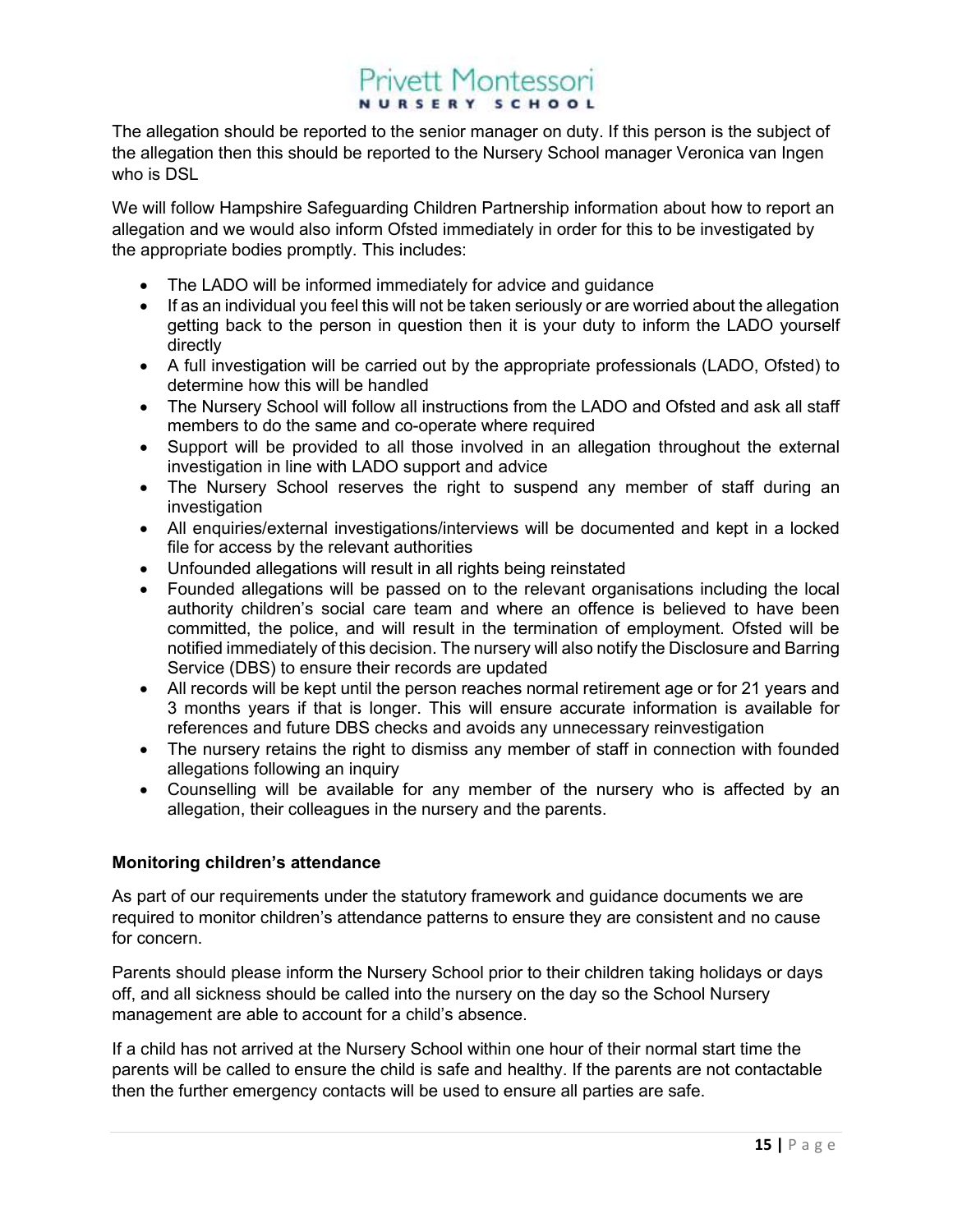Where a child is part of a child protection plan, or during a referral process, any absences will immediately be reported to the local authority children's social care team to ensure the child remains safeguarded.

This should not stop parents taking precious time with their children, but enables children's attendance to be logged so we know the child is safe.

### Looked after children

As part of our safeguarding practice we will ensure our staff are aware of how to keep looked after children safe. In order to do this we ask that we are informed of:

- The legal status of the child (e.g. whether the child is being looked after under voluntary arrangements with consent of parents or on an interim or full care order)
- Contact arrangements for the biological parents (or those with parental responsibility)
- The child's care arrangements and the levels of authority delegated to the carer by the authority looking after him/her
- The details of the child's social worker and any other support agencies involved
- Any child protection plan or care plan in place for the child in question.

Please refer to the Looked After Children policy for further details.

### Staffing and volunteering

Our policy is to provide a secure and safe environment for all children. We only allow an adult who is employed by the Nursery School to care for children and who has an enhanced clearance from the Disclosure and Barring Service (DBS) to be left alone with children. We will obtain enhanced criminal records checks (DBS) for all volunteers and do not allow any volunteers to be unsupervised with children.

We will obtain enhanced criminal records checks (DBS) for volunteers in the setting. Volunteers and visitors will never have unsupervised access to children. All staff will attend child protection training and receive initial basic child protection training during their induction period. This will include the procedures for spotting signs and behaviours of abuse and abusers/potential abusers, recording and reporting concerns and creating a safe and secure environment for the children in the nursery. During induction staff will be given contact details for the local authority children's social care team's, the local safeguarding children partnership and Ofsted to enable them to report any safeguarding concerns, independently, if they feel it necessary to do so.

Ongoing suitability of staff is monitored through:

- regular supervisions
- peer observations
- annual declaration of staff suitability
- safeguarding competencies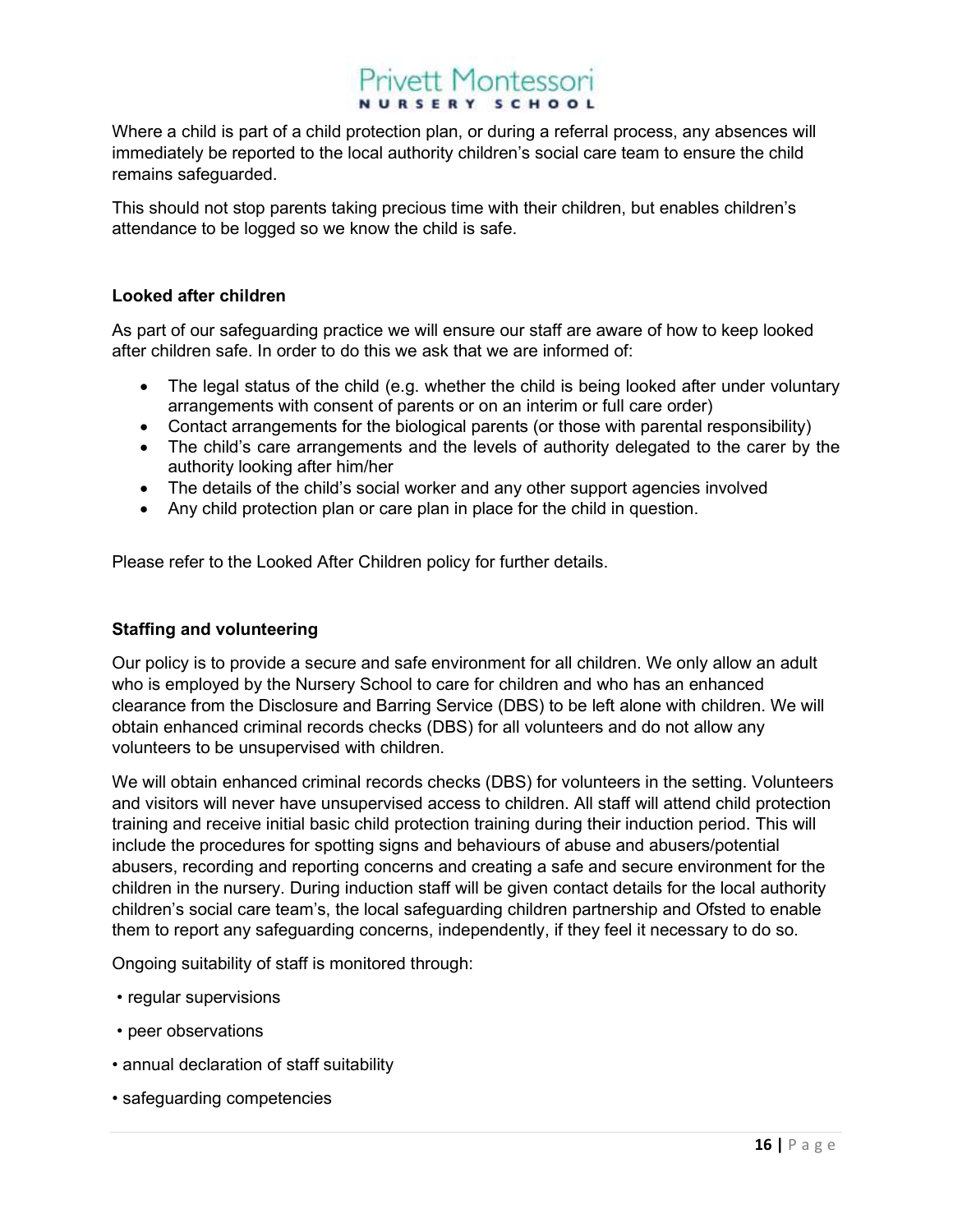

• regular review of DBS

#### Designated Safeguarding Lead

We have named persons within the Nursery School who take lead responsibility for safeguarding and co-ordinate child protection and welfare issues, known as the Designated Safeguarding Leads (DSL), the School Nursery Manager and Deputy Manager there is always at least one designated person on duty during all opening hours of the setting. These designated persons will receive comprehensive training at least every two years and update their knowledge on an ongoing basis, but at least once a year.

The Nursery S School DSL's liaise with the local authority children's social care team, undertakes specific training, including a child protection training course, and receives regular updates to developments within this field. They in turn support the ongoing development and knowledge update of all staff on the team.

We have two designated leads in place. This enables safeguarding to stay high on our priorities at all times. There will always be at least one designated lead on duty at all times our provision is open. This will ensure that prompt action can be taken if concerns are raised.

The Designated Safeguarding Leads (DSL) at the Nursery School are: Veronica van Ingen, (Manager) and Sarah Hawkins (Deputy Manager)

#### The role of the Designated Safeguarding Lead:

 Ensure that the settings safeguarding policy and procedures are reviewed and developed in line with current guidance; and develop staff understanding of the settings safeguarding policies

• Take the lead on responding to information from the staff team relating to child protection concerns

- Provide advice, support and guidance on an on-going basis to staff, students and volunteers.
- To identify children who may need early help or who are at risk of abuse
- To help staff to ensure the right support is provided to families
- To liaise with the local authority and other agencies with regard to child protection concerns

• Ensure the setting is meeting the requirements of the EYFS Safeguarding and welfare requirements • To ensure policies are in line with the local safeguarding procedures and details

• Disseminate updates to legislation to ensure all staff are kept up to date with safeguarding practices

 • To manage and monitor accidents, incidents and existing injuries; ensuring accurate and appropriate records are kept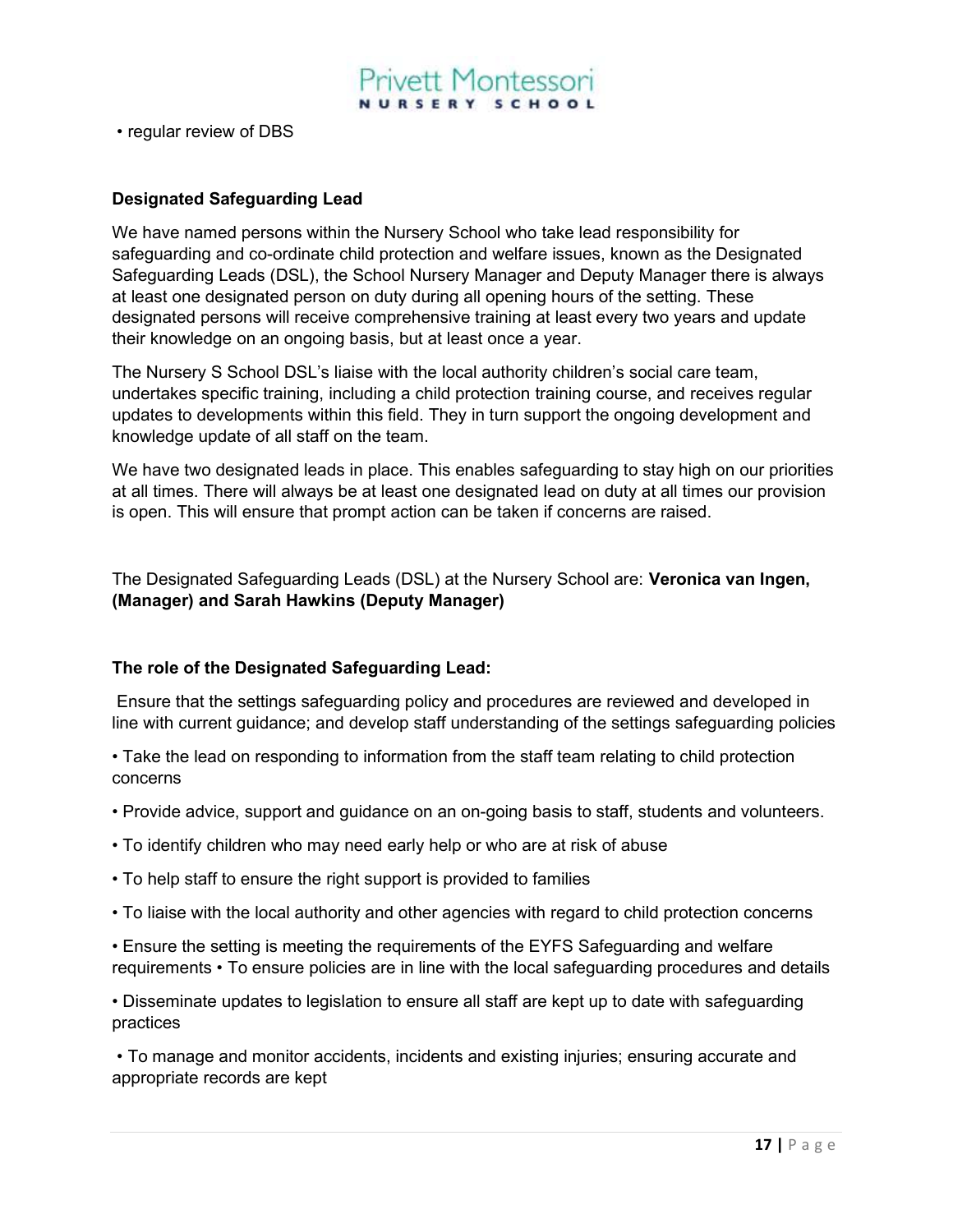• Attend meetings with the child's key person

 • Attend case conferences and external safeguarding meetings, as requested, by external agencies.

### The Nursery safeguards children and staff by;

- Providing adequate and appropriate staffing resources to meet the needs of all children
- Applicants for posts within the Nursery School are clearly informed that the positions are exempt from the Rehabilitation of Offenders Act 1974. Candidates are informed of the need to carry out checks before posts can be confirmed. Where applications are rejected because of information that has been disclosed, applicants have the right to know and to challenge incorrect information
- Giving staff members, volunteers and students regular opportunities to declare changes that may affect their suitability to care for the children. This includes information about their health, medication or about changes in their home life such as child protection plans for their own children
- This information is also stated within every member of staff's contract
- Requesting DBS checks on an **annually** basis/or we use the DBS update service (with staff consent) to re-check staff's criminal history and suitability to work with children
- Abiding by the requirements of the EYFS and any Ofsted guidance in respect to obtaining references and suitability checks for staff, students and volunteers, to ensure that all staff, students and volunteers working in the setting are suitable to do so
- Ensuring we receive at least two written references BEFORE a new member of staff commences employment with us
- All students will have enhanced DBS checks conducted on them before their placement starts
- Volunteers, including students, do not work unsupervised
- Abiding by the requirements of the Safeguarding Vulnerable Groups Act 2006 and the Childcare Act 2006 in respect of any person who is disqualified from providing childcare, is dismissed from our employment, or resigns in circumstances that would otherwise have led to dismissal for reasons of child protection concern
- Having procedures for recording the details of visitors to the nursery and take security steps to ensure that we have control over who comes into the nursery so that no unauthorised person has unsupervised access to the children
- All visitors/contractors will be supervised whilst on the premises, especially when in the areas the children use
- As a staff team we will be fully aware of how to safeguard the whole nursery environment and be aware of potential dangers on the nursery boundaries such as drones or strangers lingering. We will ensure the children remain safe at all times
- The Staff Behaviour Policy sits alongside this policy to enable us to monitor changes in behaviours that may cause concern. All staff sign up to this policy too to ensure any changes are reported to management so we are able to support the individual staff member and ensure the safety and care of the children is not compromised
- All staff have access to and comply with the whistleblowing policy which will enable them to share any concerns that may arise about their colleagues in an appropriate manner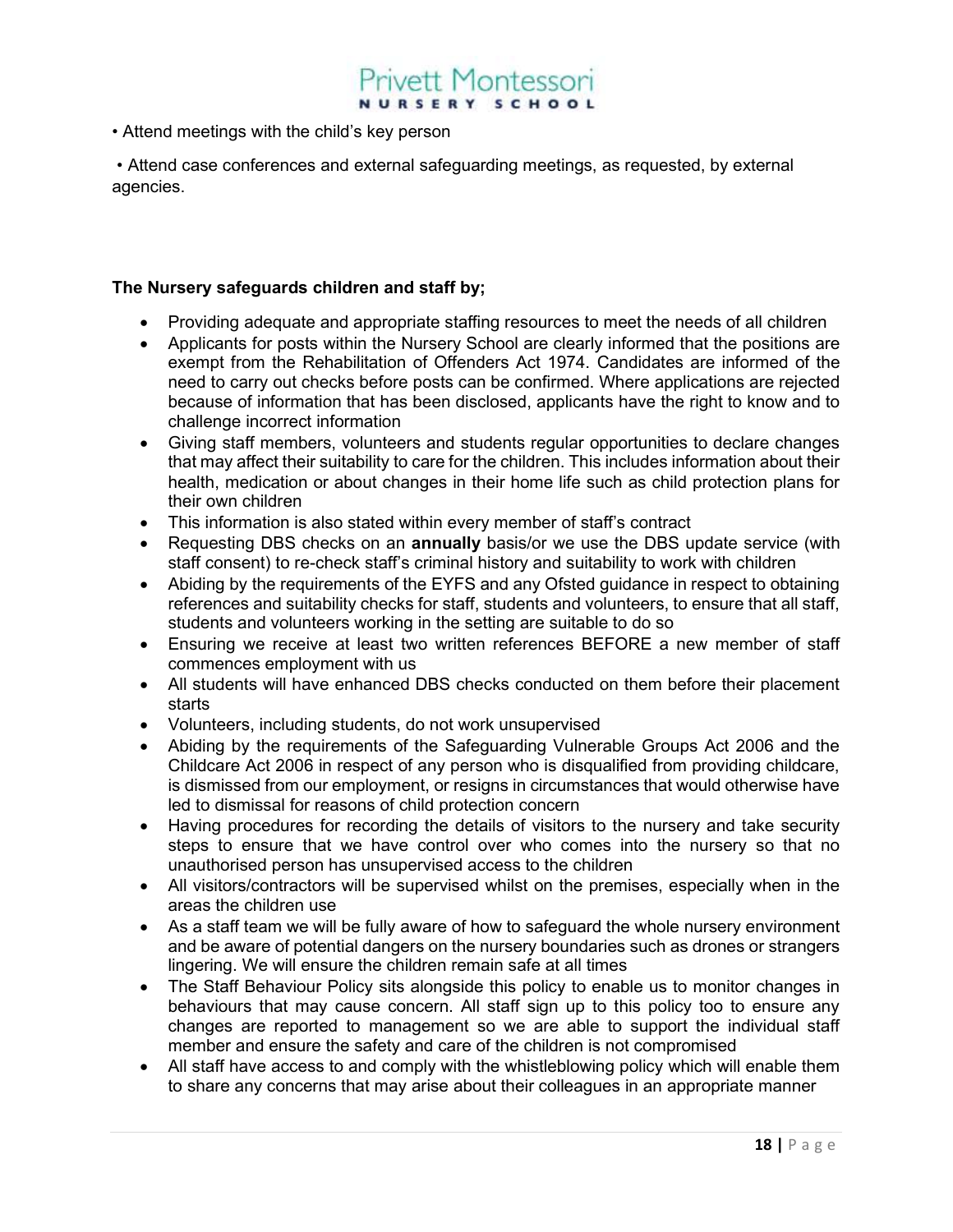- Signs of inappropriate staff behaviour may include inappropriate sexual comments; excessive one-to-one attention beyond the requirements of their usual role and responsibilities; or inappropriate sharing of images. This is not an exhaustive list, any changes in behaviour must be reported and acted upon immediately
- All staff will receive regular supervision meetings where opportunities will be made available to discuss any issues relating to individual children, child protection training and any needs for further support
- Using peer on peer and manager observations in the setting to ensure that the care we provide for children is at the highest level and any areas for staff development are quickly highlighted. Peer observations allow us to share constructive feedback, develop practice and build trust so that staff are able to share any concerns they may have. Any concerns are raised with the designated lead and dealt with in an appropriate and timely manner
- The deployment of staff within the nursery allows for constant supervision and support. Where children need to spend time away from the rest of the group, the door will be left ajar or other safeguards will be put into action to ensure the safety of the child and the adult.

We also operate a Phones and Other Electronic Devices and Social Media policy which states how we will keep children safe from these devices whilst at Nursery School. This also links to our Online Safety policy.

### Extremism – the Prevent Duty

Under the Counter-Terrorism and Security Act 2015 we have a duty to safeguard at risk or vulnerable children under the Counter-Terrorism and Security Act 2015 to have "due regard to the need to prevent people from being drawn into terrorism and refer any concerns of extremism to the police (In Prevent priority areas the local authority will have a Prevent lead who can also provide support).

 Children can be exposed to different views and receive information from various sources. Some of these views may be considered radical or extreme.

Radicalisation is the way a person comes to support or be involved in extremism and terrorism. It's a gradual process so young people who are affected may not realise what's happening.

Radicalisation is a form of harm. The process may involve:

- Being groomed online or in person
- Exploitation, including sexual exploitation
- Psychological manipulation
- Exposure to violent material and other inappropriate information
- The risk of physical harm or death through extremist acts

### Online Safety.

We take the safety of our children very seriously and this includes their online safety. Please refer to the Online Safety policy for details on this.